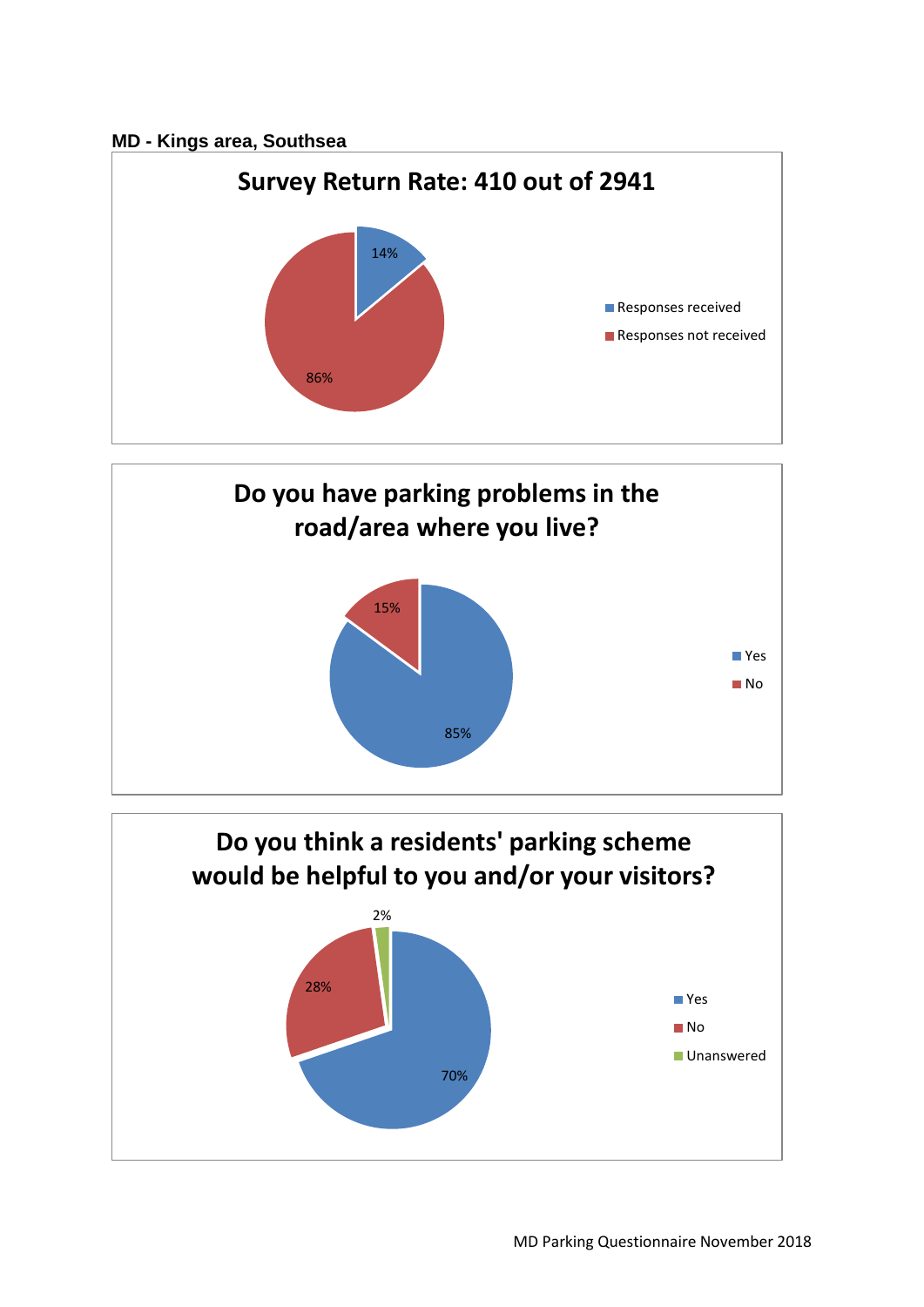



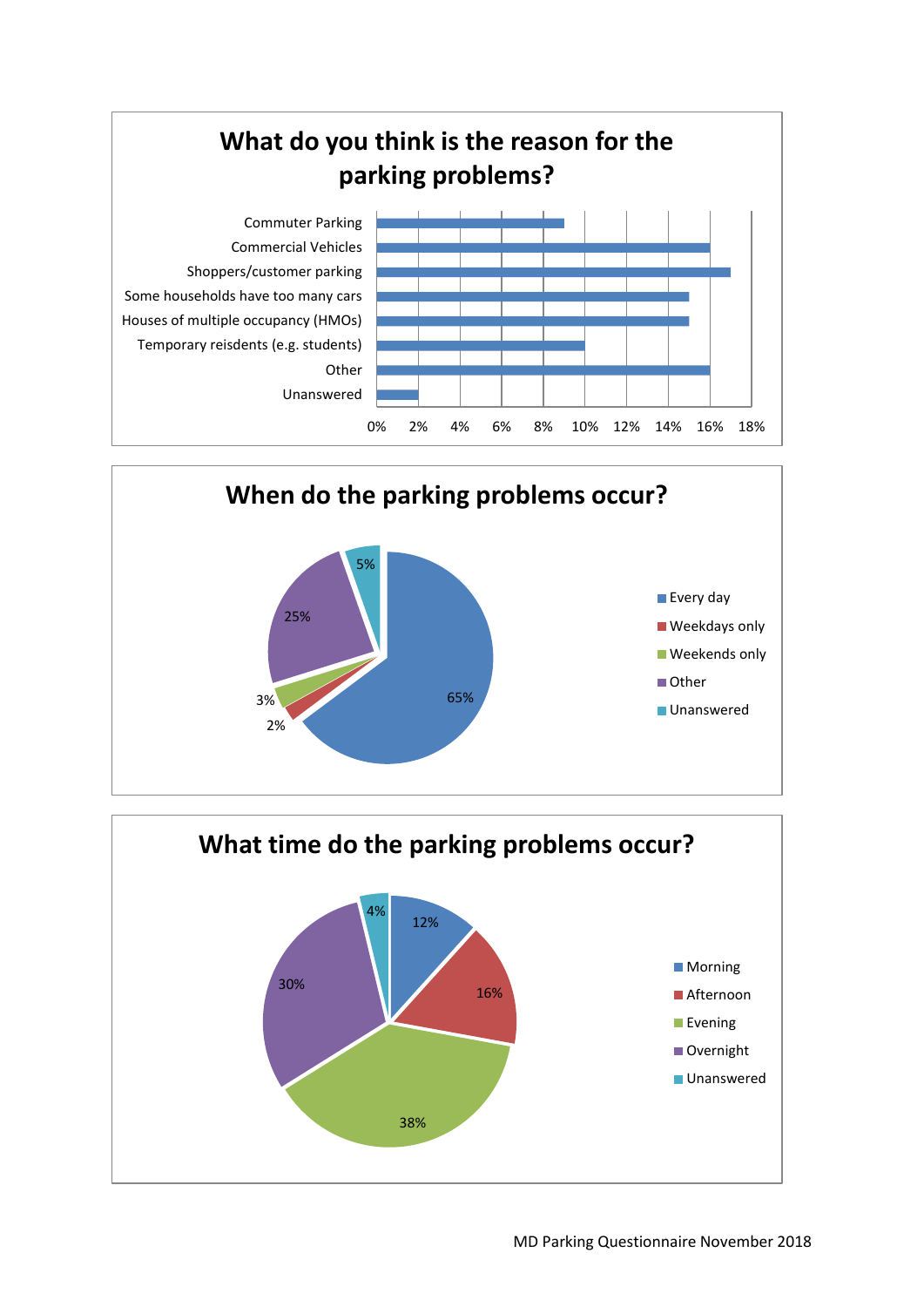



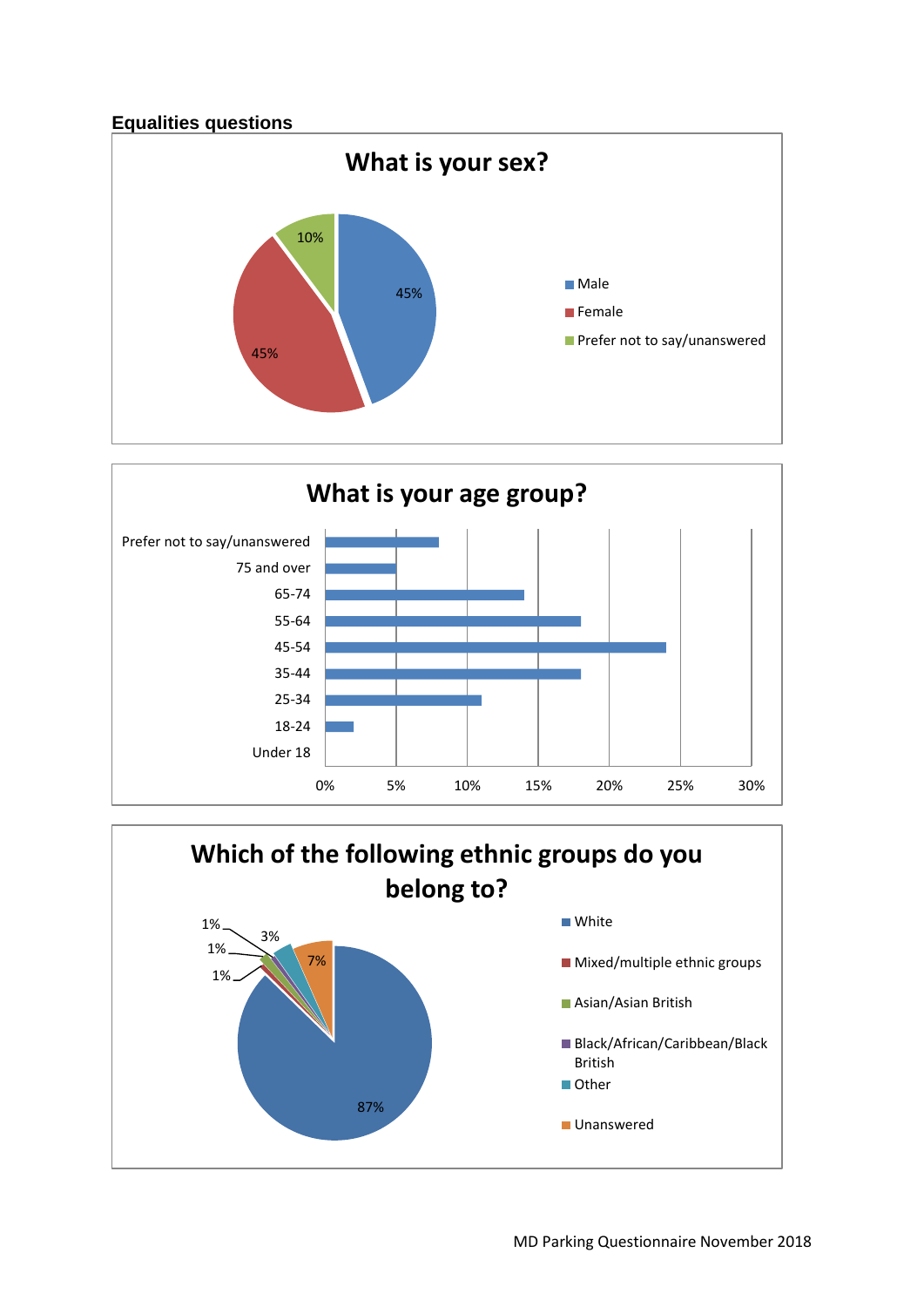



| <b>Road Name</b>        | For | <b>Against</b> | <b>Undecided</b> | No. of<br>surveys<br>received | No. of<br>properties<br>surveyed |
|-------------------------|-----|----------------|------------------|-------------------------------|----------------------------------|
| Albany Road             | 3   | 2              |                  | 5                             | 32                               |
| <b>Albert Grove</b>     | 13  | 4              |                  | 17                            | 54                               |
| Albert Road (Part)      | 0   |                | Ω                |                               | 164                              |
| <b>Boulton Road</b>     | 16  | 3              |                  | 20                            | 118                              |
| <b>Brandon Road</b>     | 0   | 0              |                  | 0                             | 15                               |
| <b>Campbell Road</b>    | 22  | 12             |                  | 34                            | 150                              |
| <b>Cavendish Road</b>   | 0   | 0              |                  | 0                             | 63                               |
| Chelsea Road            | 27  | 12             |                  | 39                            | 95                               |
| <b>Collingwood Road</b> | 10  |                | 0                | 11                            | 85                               |
| Duncan Road             | 17  | 6              | 2                | 25                            | 80                               |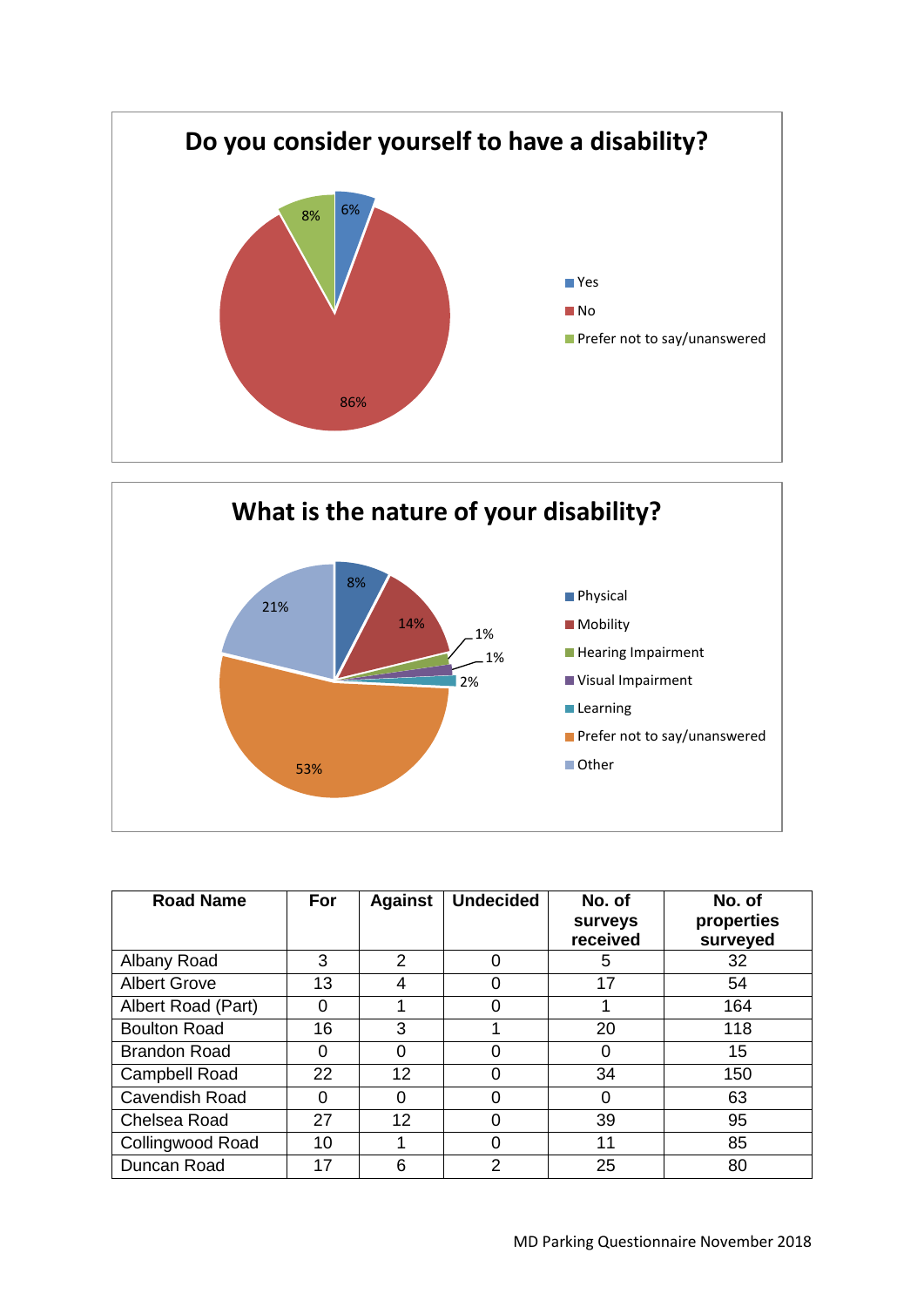| <b>Road Name</b>                  | For                       | <b>Against</b> | <b>Undecided</b> | No. of           | No. of         |
|-----------------------------------|---------------------------|----------------|------------------|------------------|----------------|
|                                   |                           |                |                  | surveys          | properties     |
|                                   |                           |                |                  | received         | surveyed       |
| Elm Grove                         | $\mathbf 0$               | 0              | 0                | 0                | 71             |
| <b>Exmouth Road</b>               | 6                         | $\mathbf 0$    | 0                | $6\phantom{1}$   | 83             |
| <b>Garden Terrace</b>             | $\overline{0}$            | $\overline{0}$ | $\overline{0}$   | $\overline{0}$   | 6              |
| Goodwood Road                     | 14                        | 6              | $\mathbf{1}$     | 21               | 93             |
| <b>Grove Road South</b><br>(Part) | $\mathbf 0$               | $\mathbf 0$    | 0                | $\mathbf 0$      | 68             |
| <b>Hamilton Road</b>              | 5                         | 1              | 1                | $\overline{7}$   | 24             |
| <b>Hendy Close</b>                | $\mathbf 0$               | $\mathbf 0$    | 0                | $\mathbf 0$      | 15             |
| <b>Hereford Road</b>              | 3                         | 1              | 0                | 4                | 48             |
| Hillborough<br>Crescent           | $\mathbf 1$               | $\mathbf 0$    | 0                | 1                | $\overline{7}$ |
| Inglis Road                       | 14                        | 4              | 0                | 18               | 44             |
| Kenilworth Road                   | $\mathbf 0$               | $\mathbf 0$    | $\mathbf 0$      | $\boldsymbol{0}$ | 37             |
| Lawrence Road                     | 3                         | $\overline{2}$ | 0                | 5                | 38             |
| Lowcay Road                       | 15                        | 6              | $\overline{0}$   | 21               | 52             |
| <b>Merton Road</b>                | $\overline{4}$            | $\mathbf 0$    | 0                | 4                | 108            |
| Moulin Avenue                     | 4                         | 1              | 0                | 5                | 23             |
| Napier Road                       | 17                        | 5              | 0                | 22               | 101            |
| <b>Nelson Road</b>                | 4                         | $\overline{2}$ | 1                | $\overline{7}$   | 193            |
| Ormsby Road                       | $\mathbf 0$               | $\mathsf 0$    | 0                | $\mathbf 0$      | 2              |
| <b>Oxford Road</b>                | 10                        | 5              | 0                | 15               | 108            |
| <b>Richmond Road</b><br>(Part)    | $\mathbf 0$               | $\mathbf 0$    | 0                | $\overline{0}$   | 15             |
| <b>Shirley Road</b>               | $\ensuremath{\mathsf{3}}$ | 1              | 0                | 4                | 11             |
| St Bartholomew's<br>Gdns          | $\overline{3}$            | 1              | $\overline{0}$   | $\overline{4}$   | 10             |
| <b>St Simons Road</b>             | $\mathbf{1}$              | $\mathbf 0$    | 0                | 1                | 57             |
| <b>St Vincent Road</b>            | 6                         | 1              | 0                | $\overline{7}$   | 64             |
| <b>Stafford Road</b>              | $\overline{2}$            | 1              | $\overline{0}$   | $\overline{3}$   | 18             |
| <b>Taswell Road</b>               | 11                        | 6              | 0                | 17               | 57             |
| The Thicket                       | $\mathbf 0$               | 0              | 0                | $\mathbf 0$      | 25             |
| Victoria Grove                    | $\overline{7}$            | $\overline{6}$ | 0                | 13               | 66             |
| Victoria Road South               | 12                        | $\overline{5}$ | $\overline{1}$   | 18               | 231            |
| <b>Waverley Road</b>              | $\mathbf{1}$              | $\overline{4}$ | $\overline{0}$   | 5                | 165            |
| <b>Wilson Grove</b>               | 6                         | 4              | $\mathbf{1}$     | 11               | 45             |
| <b>Wimbledon Park</b><br>Road     | 8                         | 5              | $\mathsf 0$      | 13               | 62             |
| Wisborough Road                   | $\boldsymbol{9}$          | 5              | 0                | 14               | 39             |
| Wish Place                        | $\mathbf 0$               | $\overline{0}$ | 0                | $\overline{0}$   | 6              |
| <b>Worthing Road</b>              | 9                         | $\overline{2}$ | $\mathbf{1}$     | 12               | 93             |
| <b>Totals</b>                     | 286                       | 115            | 9                | 410              | 2941           |